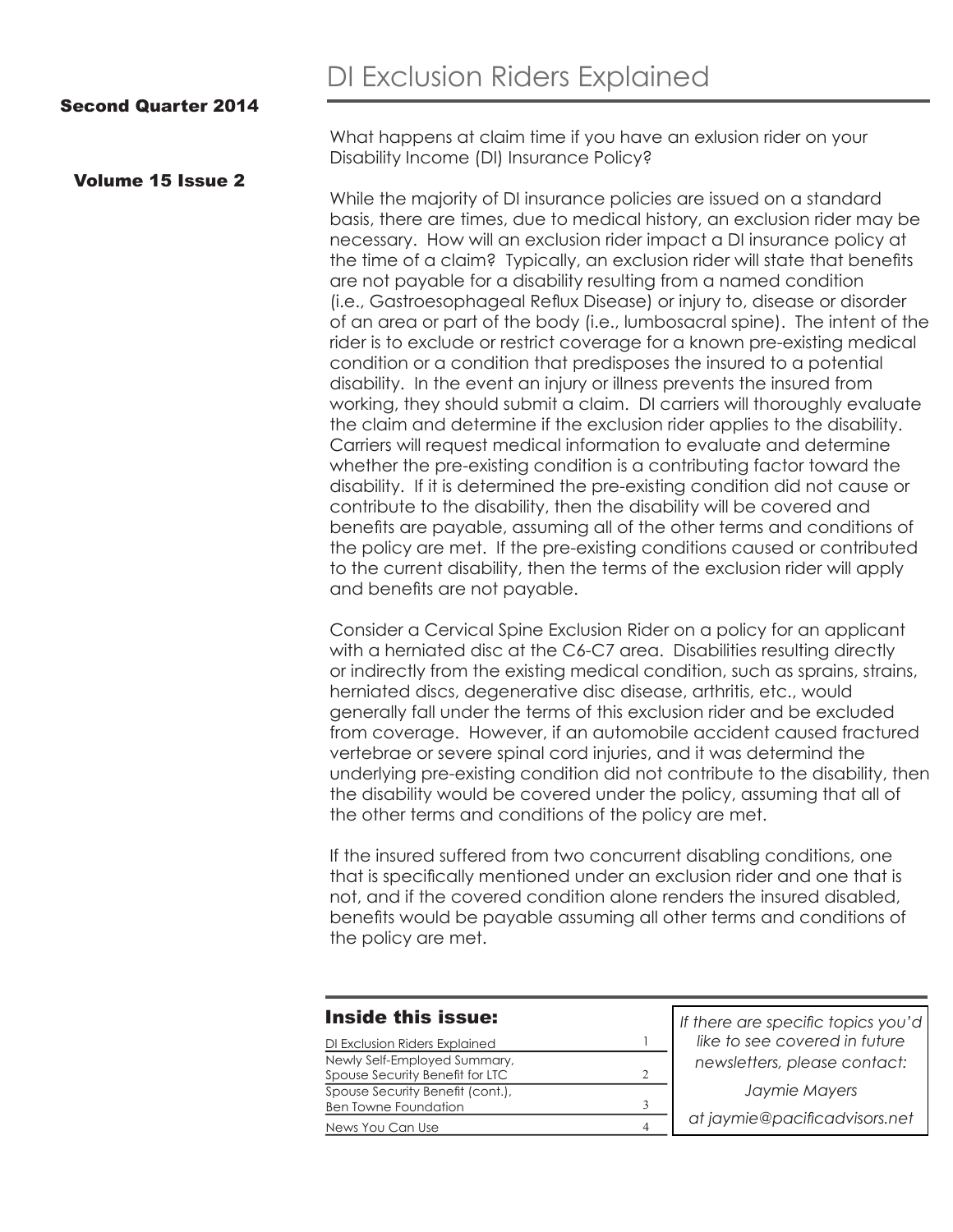Is your client newly self-employed? They may still be eligible for individual disability income insurance. Below is a summary of the guidelines some of our carriers have for newly self-employed applicants.

*Principal:* While at this time there are not published guidelines, as a rule-of-thumb, Principal will consider a proposed insured that is newly self-employed at about 75% of what their historical earnings would qualify for if they have been working in the same industry. That benefit amount is reviewable for an increase when there is a 1040 tax return that documents their first full year in self-employment. If newly self-employed *and* working from their home where they had not been previously, the consideration would be less (i.e., possibly 50% of historical income and with a 5-year maximum benefit period).

*MetLife:* In most cases Met provides individual disability income insurance coverage based on 75% of historical W-2 earnings for newly self-employed business owners that have work experience in the same professional capacity. In certain situations, Met will consider additional coverage. Eligible occupations include those that fall in a 6A, 5A, 4A and 3A occupation class as well as medical occupations.

*Ameritas:* As a general rule, Ameritas will consider 75% of the income prior to self-employment if the proposed insured is working in the same profession.

*Mutual of Omaha:* Currently a person has to be self-employed for at least 6 months if working in the same industry as they were prior to self-employment, or 12 months if working in a different industry. The carrier is currently evaluating these guidelines to see if any changes should be made to put them more in line with industry standards.

*Standard:* Newly self-employed business owners with work experience in the same professional capacity may be eligible for individual disability income insurance coverage based on their historical W-2 earnings. Insurable income is based on 75% of each individual's final, annual earning rate as a non-owner employee in the same profession as his or her new business. This is available to occupation classes 5A, 4A, 4P, 3P and 2P physicians. To be eligible as a business owner, the proposed insured:

- •Must have established a business within the past 12 months
- •Is actively involved in the operation of the business
- •Is actively generating revenue at the time of underwriting
- •Has been employed in the same professional capacity for at least 3 years as a non-owner, earning at least \$50,000 annually.
- •Has provided documentation of two years' prior income. Bonus income may be included depending on occupation, bonus history and how the bonus was generated. Fluctuating income may be averaged.

# Spouse Security Benefit for LTC

The recommendation to insure one's risk for long-term care need not end when you discover one spouse is uninsurable. For a long time, when one spouse was uninsurable, the inclination was to look for a high risk/substandard alternative, but that does not have to be the case. Mutual of Omaha's long-term care policies offer a unique optional rider as a solution to address this risk. *Security Benefit* rider provides an *additional benefit* when the insured spouse goes on claim. The intent is that the *additional benefit* may be used to pay for care or expenses incurred by the uninsurable spouse while the insured spouse is on claim.

*(continued on page 3)*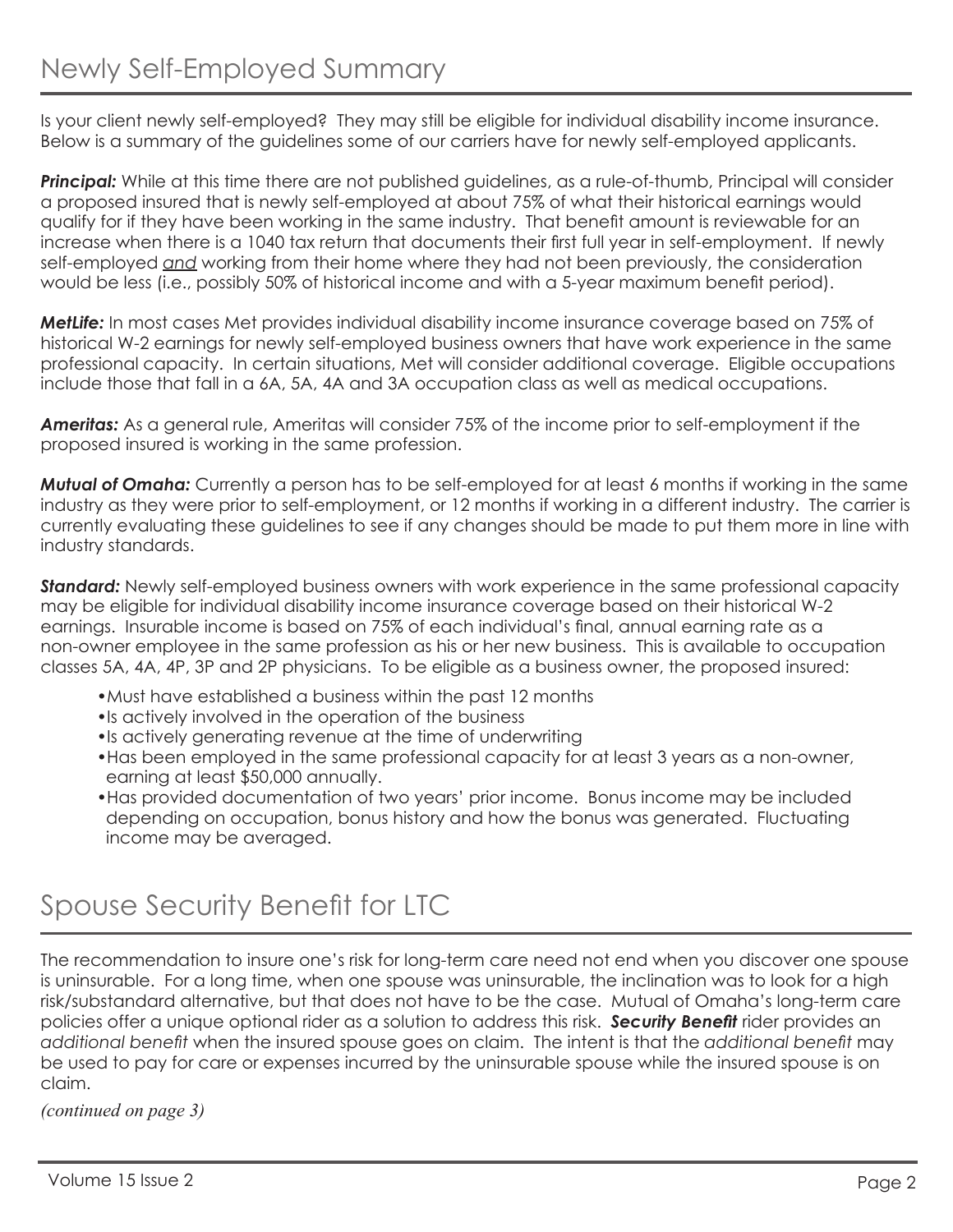The *Security Benefit* provides an advantage in the LTC marketplace. Typically when a couple learns one partner is ineligible for coverage, they may try to look elsewhere or not do anything. The *Security Benefit* helps you save the sale by offering those clients a viable solution to a common problem. It allows you to write a policy on the insurable partner while offering a measure of security and protection for the partner who is uninsurable. This solution is something not available by other traditional LTC carriers.

### Here is how the *Security Benefit* rider works:

Catherine and John are both 57. Catherine is in relatively good health. However, John has insulin dependent diabetes. Through a health pre-qualification process you determine he uses greater than 50 units of insulin a day, which means he's ineligible for coverage (now and likely forever). You recommend that they purchase an LTC policy for Catherine and include the optional *Security Benefit* rider to address John's needs.

That means when Catherine goes on claim, the policy will pay up to an additional 60% of the policy's reimbursement benefit for covered services she receives each month, excluding the cash benefit, if any. The couple then can use the money to pay for any services or living expenses John may need while Catherine is unable to care for him.

Since Catherine is the policyholder, there is no medical underwriting required for John. As an added benefit, the *Security Benefit* paid while Catherine is on claim, *will not reduce* her policy limit.

Call us at 877.455.9580 if you have any clients who may benefit from this solution.

## Ben Towne Foundation

Pacific Advisors continues to support the efforts Ben Towne Foundation is making toward the cure for childhood cancer. Some of you have asked to hear more about the foundation and what they do.

Jeff and Carin Towne started Ben Towne Pediatric Cancer Research Foundation in 2010 in memory of their son, Ben Towne, who died of neuroblastoma at the age of three and a half years. Ben Towne Foundation is dedicated to Childhood Cancer Research, where 100% of the contributions go toward exploring innovative ways to treat childhood cancer so that patients do not have to endure the harsh chemicals of chemotherapy and radiation. Their therapy approach is to reprogram the body's infection-fighting T cells to find and eliminate the cancerous cells.

A look at the accomplishments of Ben Towne Foundation:

- In 2011, Ben Towne Center for Childhood Cancer Research became established in partnership with Seattle Children's Research Institute.
- In 2012, the first clinical trial using reprogrammed T cells was approved by the FDA.
- In 2013, the second clinical trial was submitted and approved by the FDA. The first two patients that received the reprogrammed T cells were declared in remission. Ben Towne Foundation received an award at the Seattle Met 2013 Light A Fire Awards for Best New Nonprofit.

Pacific Advisors believes the work they are doing at Ben Towne Foundation is inspiring and innovative. We are honored to support the cause to find a cure for childhood cancer.

If you would like to donate to the cause or learn more about Ben Towne Foundation, visit their website at www.bentownefoundation.org or contact us at 877.455.9580.